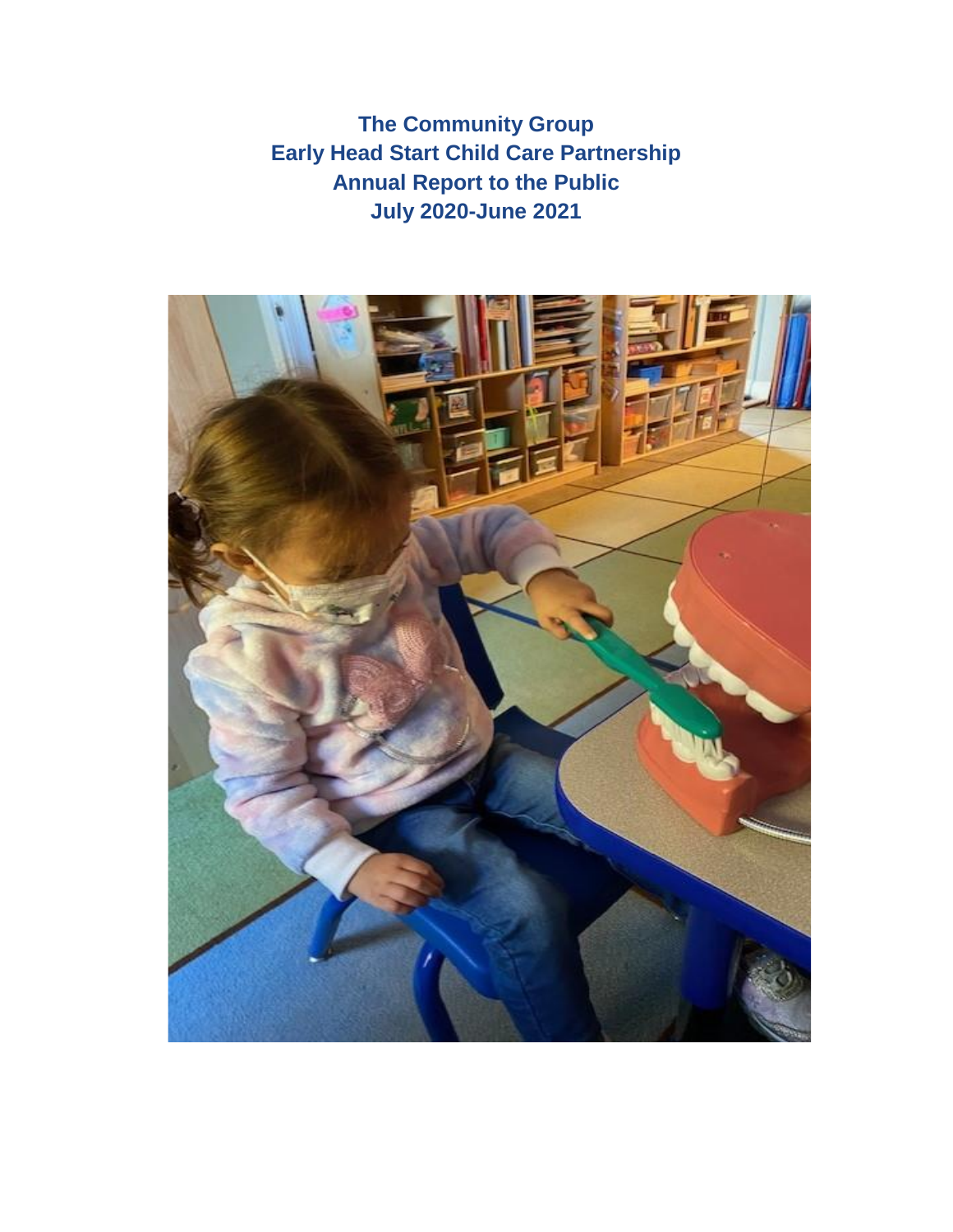## **Our Mission**

The Community Group (TCG)'s mission is to create, manage and nurture high-quality programs focused on education and related services that support children, families and educators.

# **Background**

Established in 1970 as a preschool center to serve the childcare needs of working families, TCG has steadily expanded its programs in response to the education, childcare, training and enrichment needs of children and families in Lawrence and Methuen, MA. In 2015, TCG was awarded an Early Head Start Child Care Partnership (EHS-CCP) grant that brought EHS programming and funding into existing community-based early childhood programs. In 2019, TCG was awarded a second EHS-CCP grant in order to provide comprehensive EHS services to 72 children through enrolment in TCGs early education and care programs. These programs include Family Child Care homes, Community Day Early Learning Center and the Teen Parent Infant/Toddler program at Lawrence High School. All 72 children are integrated into infant, toddler and preschool classrooms that meet Massachusetts Early Education and Care (EEC) licensing standards, while simultaneously benefiting from specialized services provided to EHS children. These services include comprehensive, health, nutrition and wellness programming, and case management, including assistance with medical, dental, mental health, employment, housing and other identified needs. The primary goal of TCG's EHS program is to nurture the relationship between the child and his or her parent(s) and to focus on the strengths of each and every family.

### **July 2020- June 2021**

The global COVID-19 pandemic continued to present significant challenges to our EHS-CCP service delivery. As of June 30, 2021, the city of Lawrence, MA was reporting just over 20,000 cumulative Covid cases. <sup>1</sup> EHS-CCP classrooms began to re-open in late July 2020, under strict health and safety protocols established by the MA Department of Early Education and Care (EEC), but Covid continued to impact daily operations. Although our program remained fully enrolled, many parents were understandably reluctant to send children back into family childcare or center based settings, especially since vaccines remained unavailable to children in our EHS-CCP age group of infancy to 2.9 years.

As a result of Covid related attendance disruptions, classroom closures and the need to wear masks (for the health and safety of all), we noted decreased scores in language literacy

<sup>1</sup> <https://cityoflawrence.com/796/Lawrence-COVID-19-Case-Count>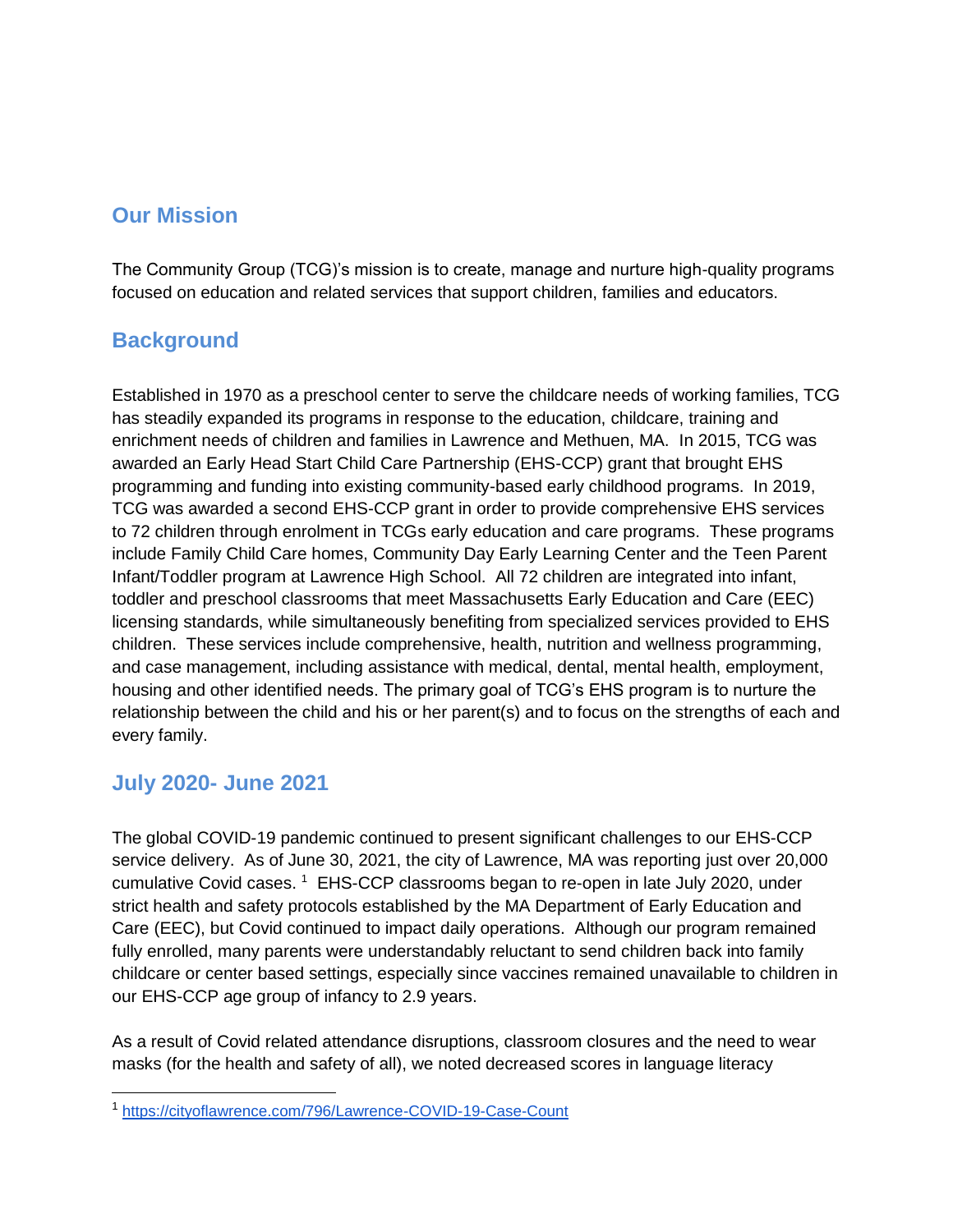progression from the fall of 2020 to the spring of 2021. Our staff also noted an increase in developmental delays such as delayed self-feeding and fine and gross motor skills. Despite these challenges, our EHS-CCP program made great strides. Our staff strengthened existing relationships with partners including two local early intervention agencies and health clinics, and we continued to participate in the Mayor's Health Task Force. Through policy council meetings, parents let us know they were struggling to log in with their iPhones or other small devices and we were able to purchase Chromebooks and create a lending library to ensure parents were able to effectively and efficiently attend virtual PC meetings. Our family engagement team collaborated with four local agencies to provide clothing for EHS-CCP children. In addition, the family engagement team worked with EHS-CCP families to secure Emergency Housing Payment Assistance (RAFT) as well as to secure housing for two families experiencing homelessness.

From May 17, 2021 to May 21, 2021, the Administration for Children and Families conducted a Focus Area Two monitoring review of the Community Day Care Center of Lawrence, Inc. Early Head Start program. This report noted numerous program strengths including monitoring, implementing quality family, community engagement services, monitoring and implementing quality health service and monitoring, and implementing fiscal infrastructure.

#### ANNUAL FUNDED ENROLLMENT

Early Learning Center (Ballard Way): 16 Lawrence High School Teen Parent Center: 8 Family Child Care: 48

#### CHILDREN SERVED (cumulative) 129

Under 1 year: 35

1 year old: 39

2 Years old: 31

3 Years Old: 24

Total Children: 129

Total Families: 129

#### AVERAGE MONTHLY ENROLLMENT JULY 2020-JUNE 2021 **69.7**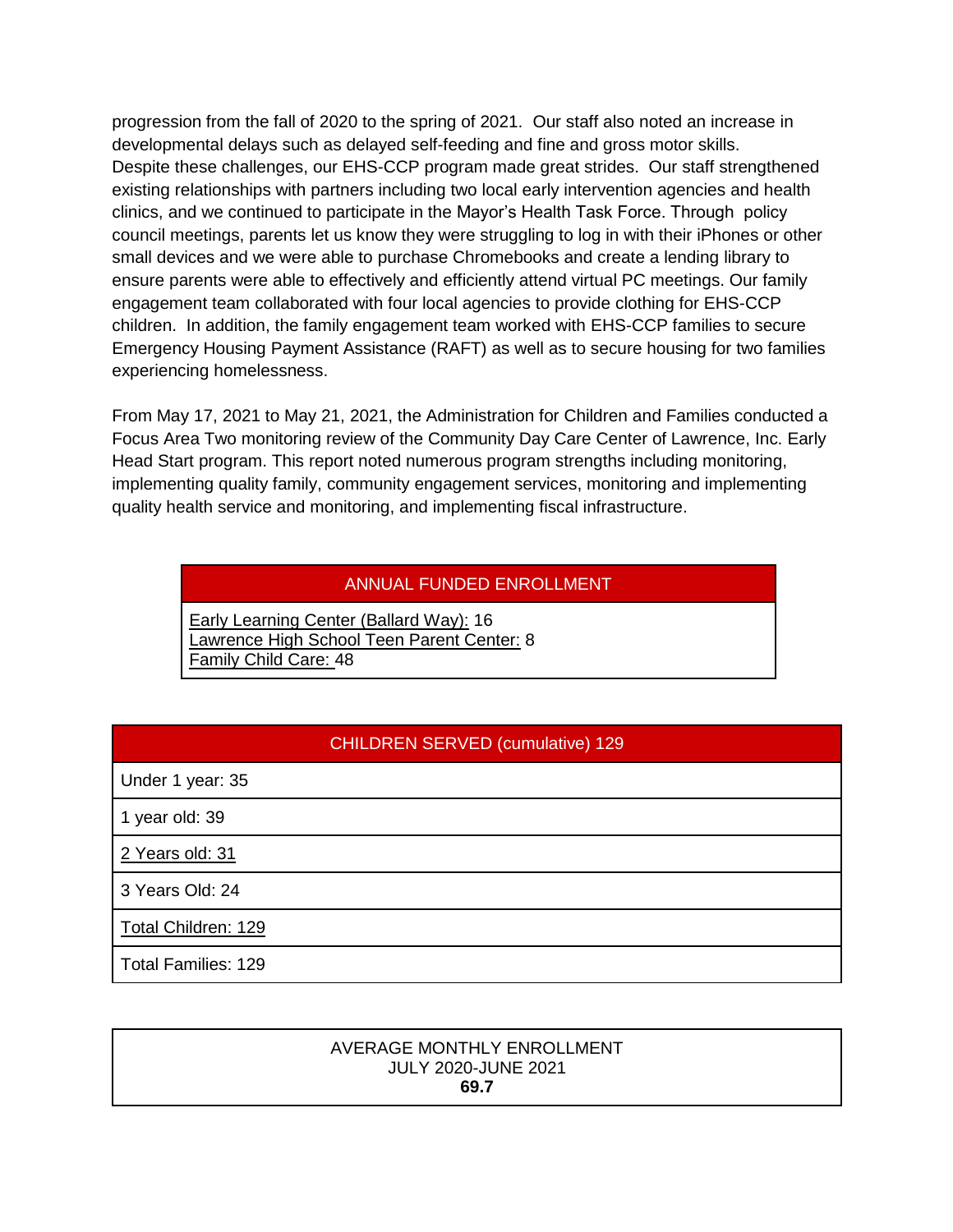### MEDICAL AND DENTAL

Children with Health Insurance: 129

Children up-to-date with physical exams: 111 (as determined by a healthcare professional)

Children up-to-date with immunizations: 89

Children with a dental home: 78

Children up-to-date on a schedule of preventive and primary oral health care: 16

# **SCHOOL READINESS**

TCG's approach to school readiness is "children are ready for school, families are ready to support their children's learning, and schools are ready for children." There were no changes to our school readiness goals through June 30, 2021.

| <b>Domain</b>                                  | <b>Center Based and Family Child Care</b>                                                                                                                                                                                                                                                                                                                                                                         |  |
|------------------------------------------------|-------------------------------------------------------------------------------------------------------------------------------------------------------------------------------------------------------------------------------------------------------------------------------------------------------------------------------------------------------------------------------------------------------------------|--|
| <b>Social and</b><br><b>Emotional</b>          | Children will:<br>Engage in positive interactions through secure relationships<br>with consistent known adults<br>Develop personal and playful relationships with other children<br>Mange, understand and express emotions<br>Begin to develop a sense of identity and sense of belonging to<br>a family and group of peers                                                                                       |  |
| <b>Approaches to</b><br>Learning               | Children will:<br>Demonstrate interest and curiosity in the exploration of their<br>environment<br>Show creativity and imagination in play, learning and<br>$\bullet$<br>interactions with others<br>Manage actions and behavior with the support of familiar adults                                                                                                                                              |  |
| Language and<br>Literacy<br><b>Development</b> | Children will:<br>Attend to, understand, respond to, and learn through<br>communication and language experiences<br>Use nonverbal communication and oral language or a<br>$\bullet$<br>communication system (e.g., sign language) to express needs<br>and wants and engage in conversation with others<br>Demonstrate basic literacy skills (e.g. recognizing<br>$\bullet$<br>pictures/symbols/words from stories |  |
| Cognition                                      | Children will:                                                                                                                                                                                                                                                                                                                                                                                                    |  |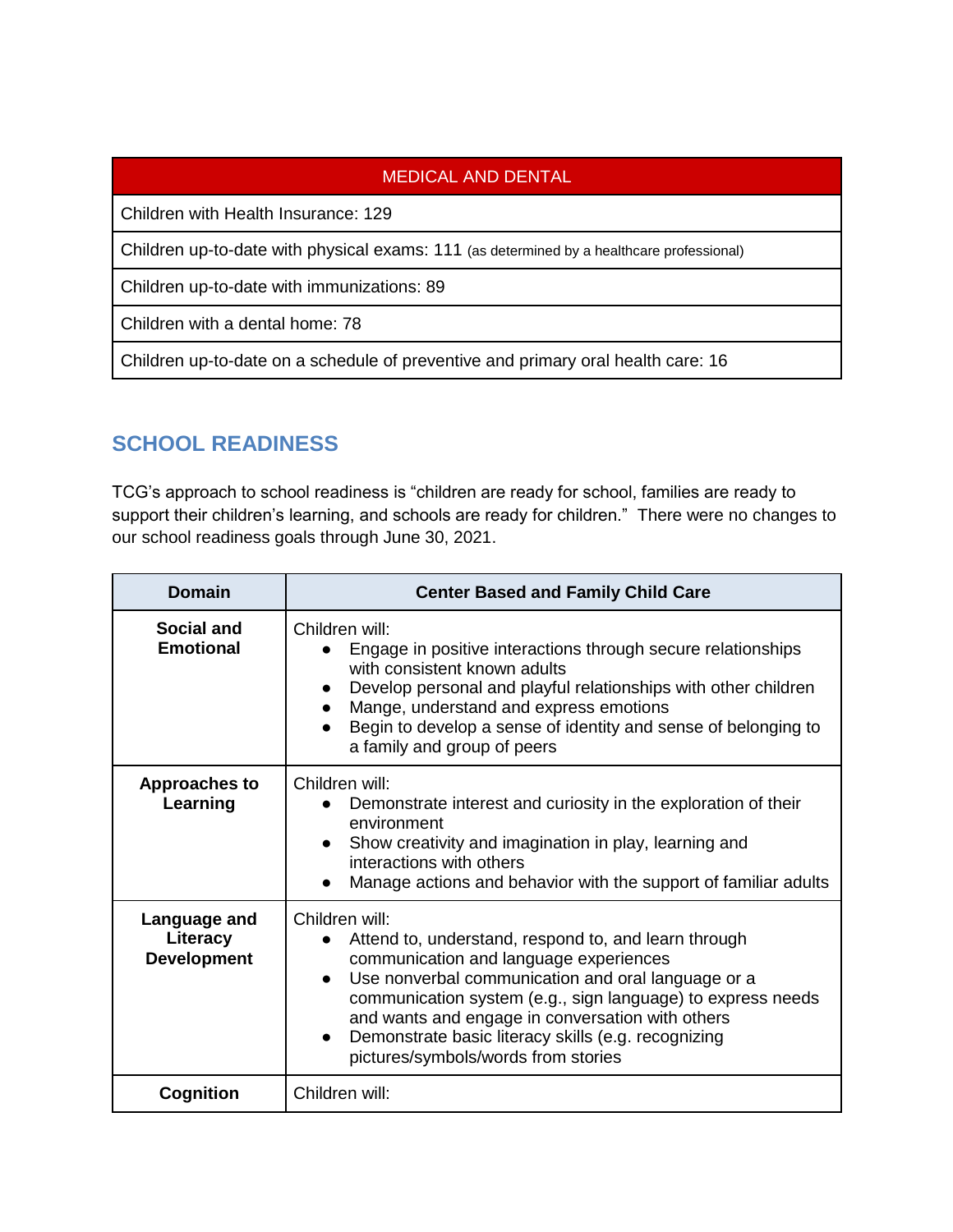|                                                                       | Use a variety of strategies to solve problems, including<br>reasoning and planning ahead<br>Use beginning math concepts during daily routines and<br>$\bullet$<br>experiences, including sense of number and quantity, spatial<br>awareness, and classification<br>Actively explore their environment to discover what objects and<br>$\bullet$<br>people do, how things work and how to make things happen.              |
|-----------------------------------------------------------------------|---------------------------------------------------------------------------------------------------------------------------------------------------------------------------------------------------------------------------------------------------------------------------------------------------------------------------------------------------------------------------------------------------------------------------|
| <b>Physical Well-</b><br><b>Being and Motor</b><br><b>Development</b> | Children will:<br>Develop control of large muscles for movement, exploration<br>$\bullet$<br>and self-help<br>Develop control of small muscles for exploration, play and daily<br>$\bullet$<br>routines<br>Begin to demonstrate healthy and safe behaviors with the<br>$\bullet$<br>support of an adult<br>Use perceptual information to guide actions in exploring<br>$\bullet$<br>objects, experiences and interactions |

# **PROGRAM INCOME AND EXPENSES**

| <b>EHS Annual Report for the FY20</b><br><b>Continuation (FY21) Application</b> |                                            |                                              |
|---------------------------------------------------------------------------------|--------------------------------------------|----------------------------------------------|
|                                                                                 |                                            |                                              |
|                                                                                 | <b>Actual FY20</b><br>(July 20-<br>June21) | <b>Projected</b><br>FY21 (Jul 21-<br>Jun 22) |
| <b>Funding Source Department of Health</b><br>and Human Services                |                                            |                                              |
| Early Head Start Partnership Funds                                              | \$981,001.50                               | \$1,261,782.00                               |
| <b>Training &amp; Technical Assistance</b>                                      | \$26,928.88                                | \$27,660.00                                  |
| <b>Total Federal EHS-CCP Grant Funding</b>                                      | \$1,007,930.38                             | \$1,289,442.00                               |
|                                                                                 |                                            |                                              |
|                                                                                 |                                            |                                              |
| EHS State Supplemental Grant (Non-<br>federal Share)                            | \$116,741.00                               | \$116,741.00                                 |
| <b>EHS COVID One Time</b>                                                       | \$63,274.00                                | \$21,670.00                                  |
| American Rescue Plan                                                            | \$0.00                                     | \$86,148.00                                  |
| Total:                                                                          | \$1,187,945.38                             | \$1,514,001.00                               |
|                                                                                 |                                            |                                              |
| <b>Early Head Start Partnership</b><br><b>Expenses</b>                          |                                            |                                              |
|                                                                                 | Amount                                     | <b>Amount</b>                                |
| Personnel                                                                       | \$475,563.21                               | \$708,757.00                                 |